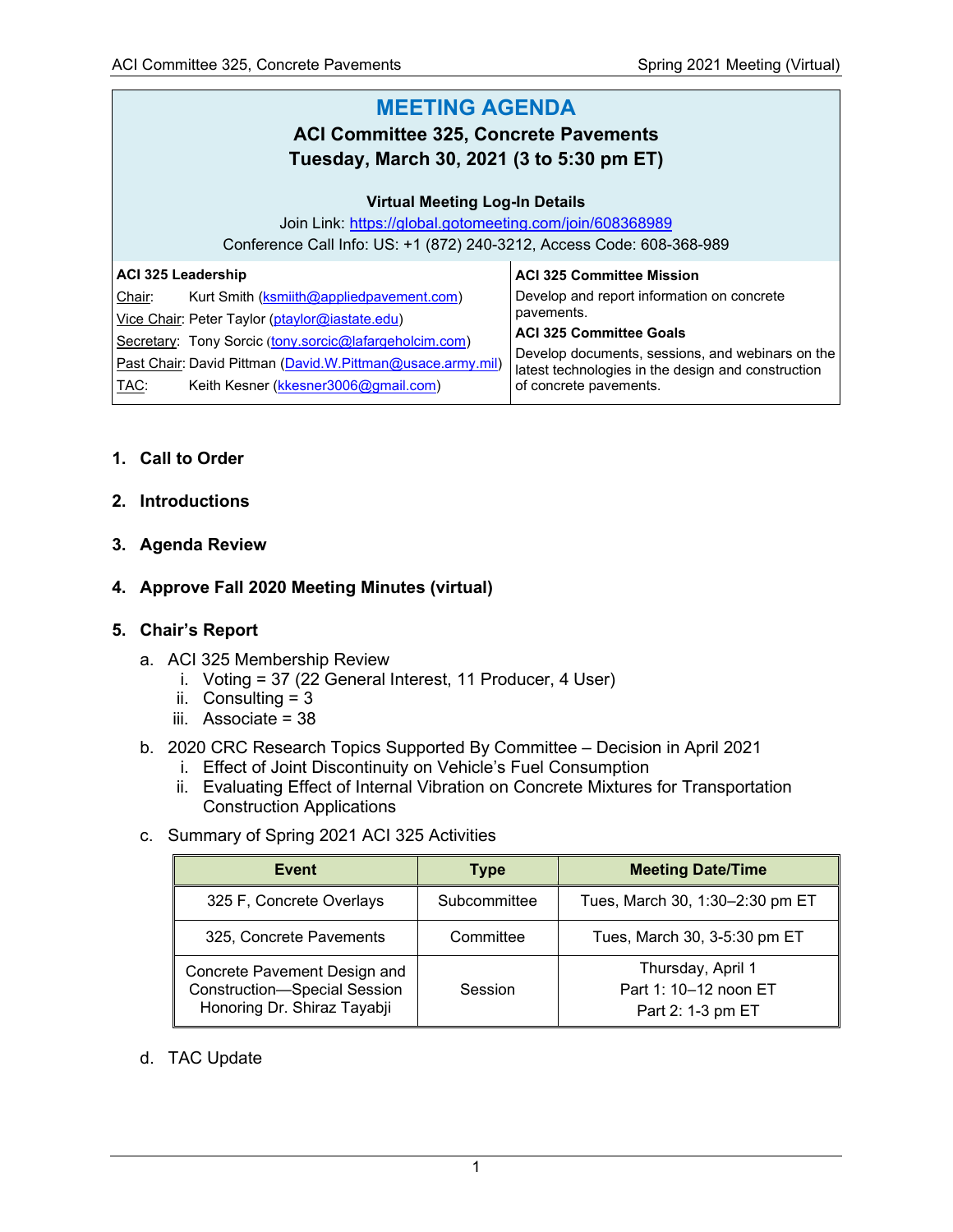### **6. Subcommittee/Task Force/Task Group Reports**

- a. 325-A, Design and Construction of PCC Pavements (Killingsworth)
- b. 325-C, Jointed Precast Concrete Pavements (Tayabji)
- c. 325-F, Concrete Pavement Overlays (Taylor)
- d. Task Force on Continuously Reinforced Concrete Pavements (Smith)

### **7. Technical Sessions**

- a. Spring 2021 Meeting, Mar 28-Apr 1 in Baltimore, Maryland
	- i. Two-Part Special Session to Honor Dr. Shiraz Tayabji (Smith/Van Dam)
	- ii. Approved
- b. Fall 2021 Meeting, Oct 17-21, Atlanta, Georgia
	- i. Concrete Pavement Sustainability (Sullivan)
	- ii. Preliminary Approval February 2021
	- iii. Final submission due April 2, 2021
- c. Spring 2022 Meeting, Mar 27-31, Orlando, Florida
	- i. Concrete Airfield Pavement Design and Construction (Gary Mitchell/Mark Wierciszewski)
	- ii. Preliminary submission due April 2, 2021
- d. Fall 2022 Meeting, Oct 23-27, Dallas, Texas
	- i. Topics: CRCP? Roundabouts? Resiliency in Design? RCA?
	- ii. Champion?
- e. Spring 2023 Meeting, April 2-6, 2023, San Francisco, California
	- i. Topics (see above)
	- ii. Champion?

Helpful Link to Request Preliminary and Final Sessions (will require log-in):

[https://www.concrete.org/events/conventions/future-conventions/request-a](https://www.concrete.org/events/conventions/future-conventions/request-a-session.aspx)[session.aspx](https://www.concrete.org/events/conventions/future-conventions/request-a-session.aspx)

# **8. Mini Sessions**

- a. Reschedule previous mini-session for Fall 2021 (Atlanta)
	- i. Innovative Material Sources for Concrete Pavements (Peter Taylor) *Recycled Concrete Aggregate–Tara Cavalline Use of Ground Glass as a Cementitious Material–Arezki Tagnit Hamou New Directions for Fly Ash and Other Pozzolans–Larry Sutter*
	- ii. Request resubmitted March 2021
- b. Next targeted convention for mini-session: Fall 2022 (Dallas)
	- i. Topic? Any potential "hot topic" issues? PEM? Fibers? NDT?
	- ii. Request due by March 2022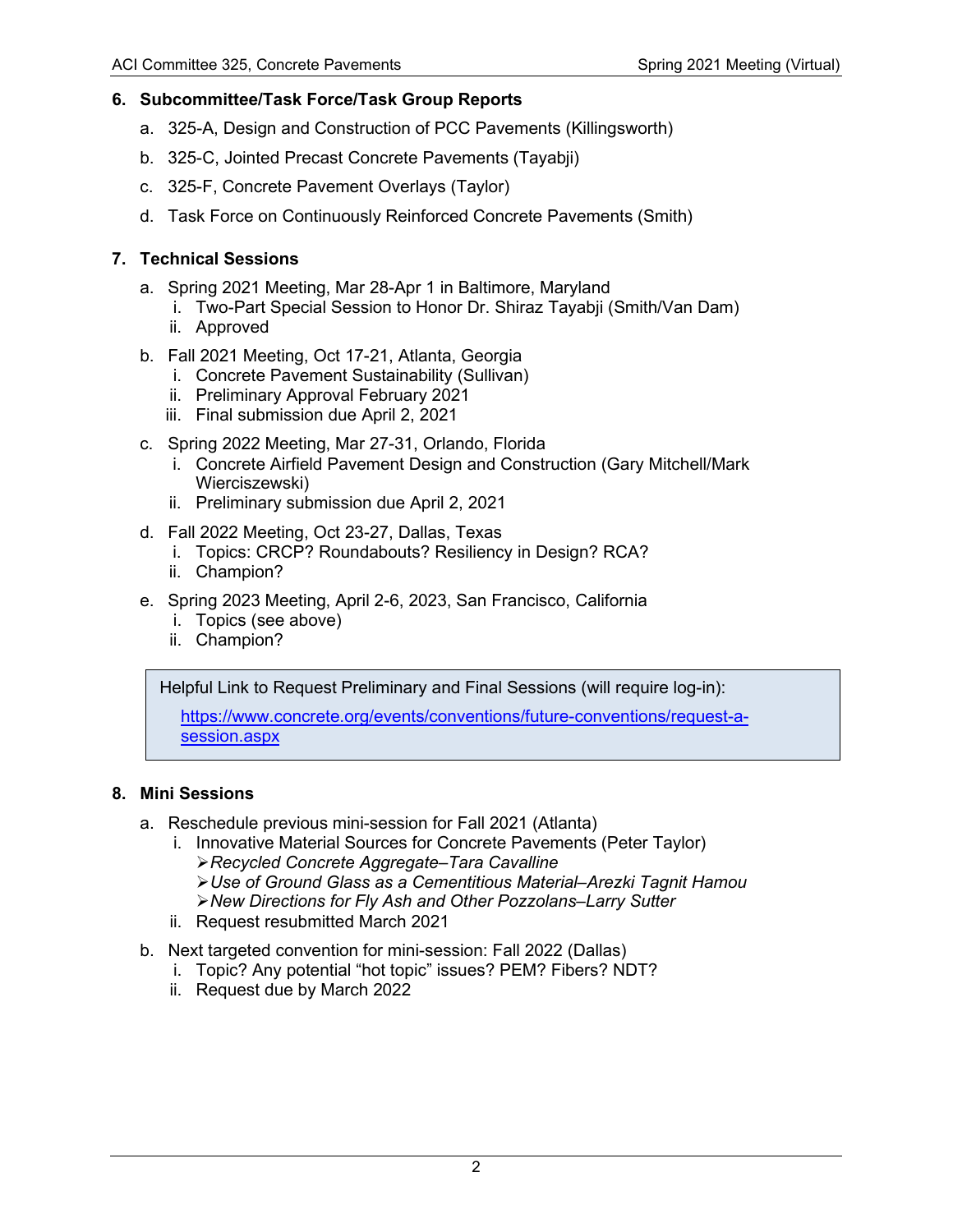# **9. Liaison Reports**

|    | a. ACI 327 (RCC)               | h. CPTech Center               |
|----|--------------------------------|--------------------------------|
|    | b. ACI 330 (Parking Lots)      | <b>ACPA</b><br>L.              |
|    | c. ACI 522 (Pervious Concrete) | <b>NRMCA</b>                   |
|    | d. FHWA                        | k. PCA                         |
|    | e. FAA                         | <b>ISCP</b>                    |
| f. | COE                            | m. Other Groups/Organizations? |
| g. | <b>TRB</b>                     |                                |

# **10. ACI 325 Document Summary**

a. Available Documents

| <b>Document</b><br>#                                                                      | <b>Title</b>                                                                            | <b>Pub. Date</b>                                                               | <b>Status/Comments</b>                                                                               |  |
|-------------------------------------------------------------------------------------------|-----------------------------------------------------------------------------------------|--------------------------------------------------------------------------------|------------------------------------------------------------------------------------------------------|--|
| 325.11R-19                                                                                | Accelerated Techniques for<br><b>Concrete Paving</b>                                    |                                                                                | $\bullet$ Current<br>• Lead Developer: Tony Sorcic<br>• Monitor: Tony Sorcic                         |  |
| 325.12R-02                                                                                | Guide for Design of Jointed<br><b>Concrete Pavements for Streets</b><br>and Local Roads |                                                                                | • Reapproved 2019<br>• Update in progress by<br>Subcommittee 325-A<br>(Killingsworth)                |  |
| <b>Concrete Overlays for Pavement</b><br>325.13R-06<br>Rehabilitation                     |                                                                                         | 1/1/2006                                                                       | Reapproved 2019<br>Update in progress by<br>Subcommittee 325-F (Taylor)                              |  |
| 325.13RS-<br>06                                                                           | <b>Concrete Overlays for Pavement</b><br>Rehabilitation                                 | 1/1/2013                                                                       | • Spanish version of 325.13R-06.                                                                     |  |
| Guide for Construction of Concrete<br>325.9R-15<br>Pavements                              |                                                                                         | • Current<br>8/1/15<br>• Lead Developer: Jon Mullarky<br>• Monitor: Tim Martin |                                                                                                      |  |
| Guide for Design and<br>Proportioning of Concrete Mixtures<br>325.14R-17<br>for Pavements |                                                                                         | 6/2/2017                                                                       | $\bullet$ Current<br>• Lead Developer: Dave Richardson<br>• Monitor: Dave Richardson/Peter<br>Taylor |  |

# b. Current Documents In Development

| Title                                                                                | <b>Status</b>                                                                                            | Lead          |
|--------------------------------------------------------------------------------------|----------------------------------------------------------------------------------------------------------|---------------|
| Guide for Design of Jointed Concrete Pavements for<br><b>Streets and Local Roads</b> | • Formatting in preparation of<br>balloting                                                              | Killingsworth |
| Concrete Overlays for Pavement Rehabilitation                                        | • Almost ready for balloting                                                                             | Taylor        |
| <b>Precast Concrete Pavements</b>                                                    | • In development                                                                                         | Tayabji       |
| <b>Continuously Reinforced Concrete Pavements</b>                                    | • Balloted Feb 2020 (did not<br>receive quorum of voters)<br>• Being revised and will be re-<br>balloted | Smith         |